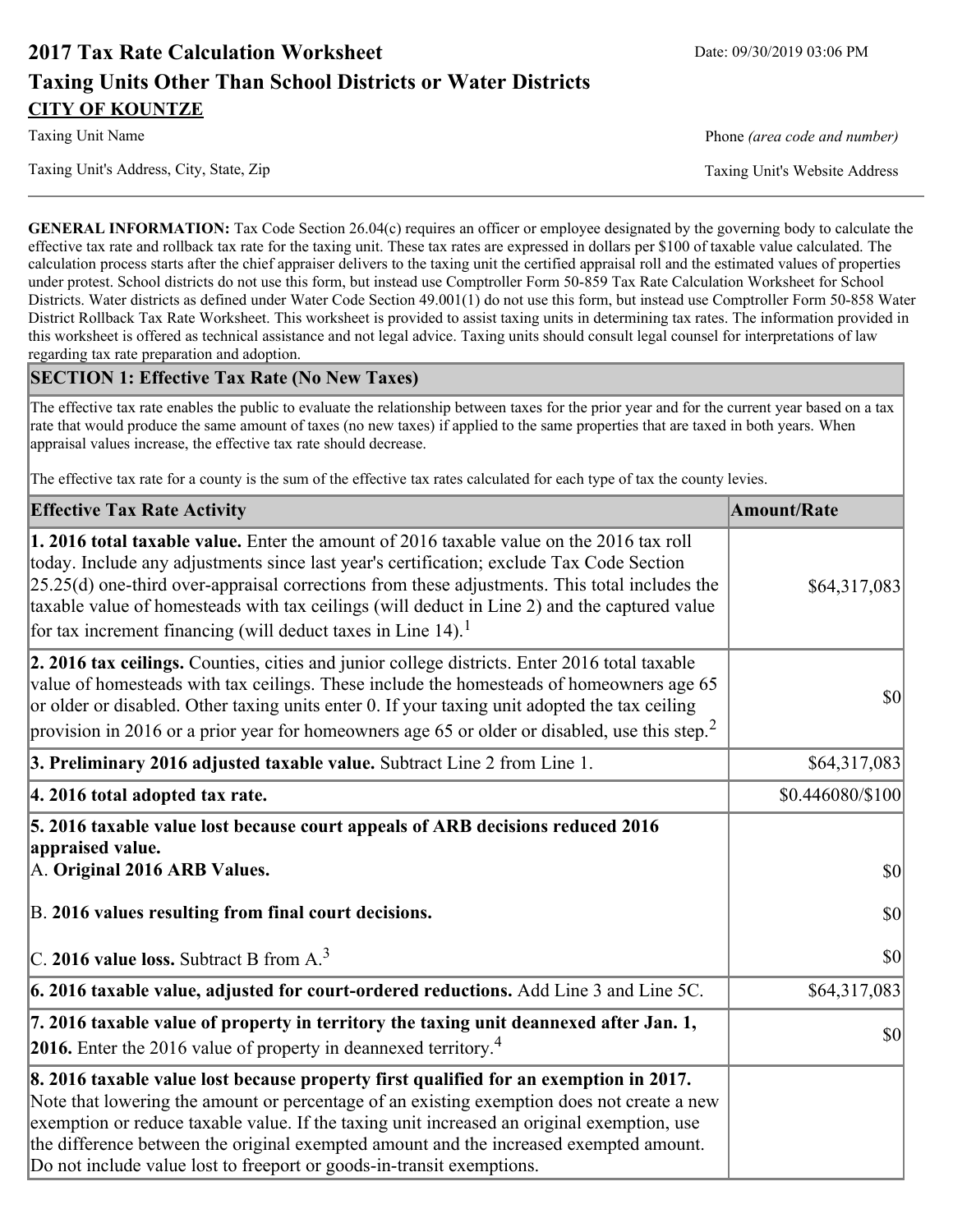| A. Absolute exemptions. Use 2016 market value:                                                                                                                                                                                                                                                                                                                                                                         | \$31,330     |
|------------------------------------------------------------------------------------------------------------------------------------------------------------------------------------------------------------------------------------------------------------------------------------------------------------------------------------------------------------------------------------------------------------------------|--------------|
| B. Partial exemptions. 2017 exemption amount or 2017 percentage exemption times 2016<br>value:                                                                                                                                                                                                                                                                                                                         | \$129,450    |
| C. Value loss. Add A and $B^5$ .                                                                                                                                                                                                                                                                                                                                                                                       | \$160,780    |
| 9. 2016 taxable value lost because property first qualified for agricultural appraisal (1-<br>d or 1-d-1), timber appraisal, recreational/scenic appraisal or public access airport<br>special appraisal in 2017. Use only properties that qualified in 2017 for the first time; do<br>not use properties that qualified in 2016.                                                                                      |              |
| A. 2016 market value:                                                                                                                                                                                                                                                                                                                                                                                                  | 30           |
| B. 2017 productivity or special appraised value:                                                                                                                                                                                                                                                                                                                                                                       | \$0          |
| C. Value loss. Subtract B from $A6$                                                                                                                                                                                                                                                                                                                                                                                    | \$0          |
| 10. Total adjustments for lost value. Add lines 7, 8C and 9C.                                                                                                                                                                                                                                                                                                                                                          | \$160,780    |
| 11. 2016 adjusted taxable value. Subtract Line 10 from Line 6.                                                                                                                                                                                                                                                                                                                                                         | \$64,156,303 |
| 12. Adjusted 2016 taxes. Multiply Line 4 by Line 11 and divide by \$100.                                                                                                                                                                                                                                                                                                                                               | \$286,188    |
| 13. Taxes refunded for years preceding tax year 2016. Enter the amount of taxes refunded<br>by the taxing unit for tax years preceding tax year 2016. Types of refunds include court<br>decisions, Tax Code Section 25.25(b) and (c) corrections and Tax Code Section 31.11<br>payment errors. Do not include refunds for tax year 2016. This line applies only to tax years<br>preceding tax year $2016$ <sup>7</sup> | \$642        |
| 14. Taxes in tax increment financing (TIF) for tax year 2016. Enter the amount of taxes<br>paid into the tax increment fund for a reinvestment zone as agreed by the taxing unit. If the<br>taxing unit has no 2017 captured appraised value in Line 16D, enter $0.8$                                                                                                                                                  | \$0          |
| 15. Adjusted 2016 taxes with refunds and TIF adjustment. Add Lines 12 and 13, subtract<br>Line $149$                                                                                                                                                                                                                                                                                                                   | \$286,830    |
| 16. Total 2017 taxable value on the 2017 certified appraisal roll today. This value<br>includes only certified values and includes the total taxable value of homesteads with tax<br>ceilings (will deduct in Line 18). These homesteads include homeowners age 65 or older or<br>disabled. <sup>10</sup>                                                                                                              |              |
| A. Certified values:                                                                                                                                                                                                                                                                                                                                                                                                   | \$65,628,957 |
| B. Counties: Include railroad rolling stock values certified by the Comptroller's office:                                                                                                                                                                                                                                                                                                                              | \$0          |
| $ C$ . Pollution control and energy storage system exemption : Deduct the value of property<br>exempted for the current tax year for the first time as pollution control or energy storage<br>system property:                                                                                                                                                                                                         | \$0          |
| <b>D. Tax increment financing:</b> Deduct the 2017 captured appraised value of property taxable<br>by a taxing unit in a tax increment financing zone for which the 2017 taxes will be deposited<br>into the tax increment fund. Do not include any new property value that will be included in<br>Line 21 below. <sup>11</sup>                                                                                        | \$0          |
|                                                                                                                                                                                                                                                                                                                                                                                                                        | \$65,628,957 |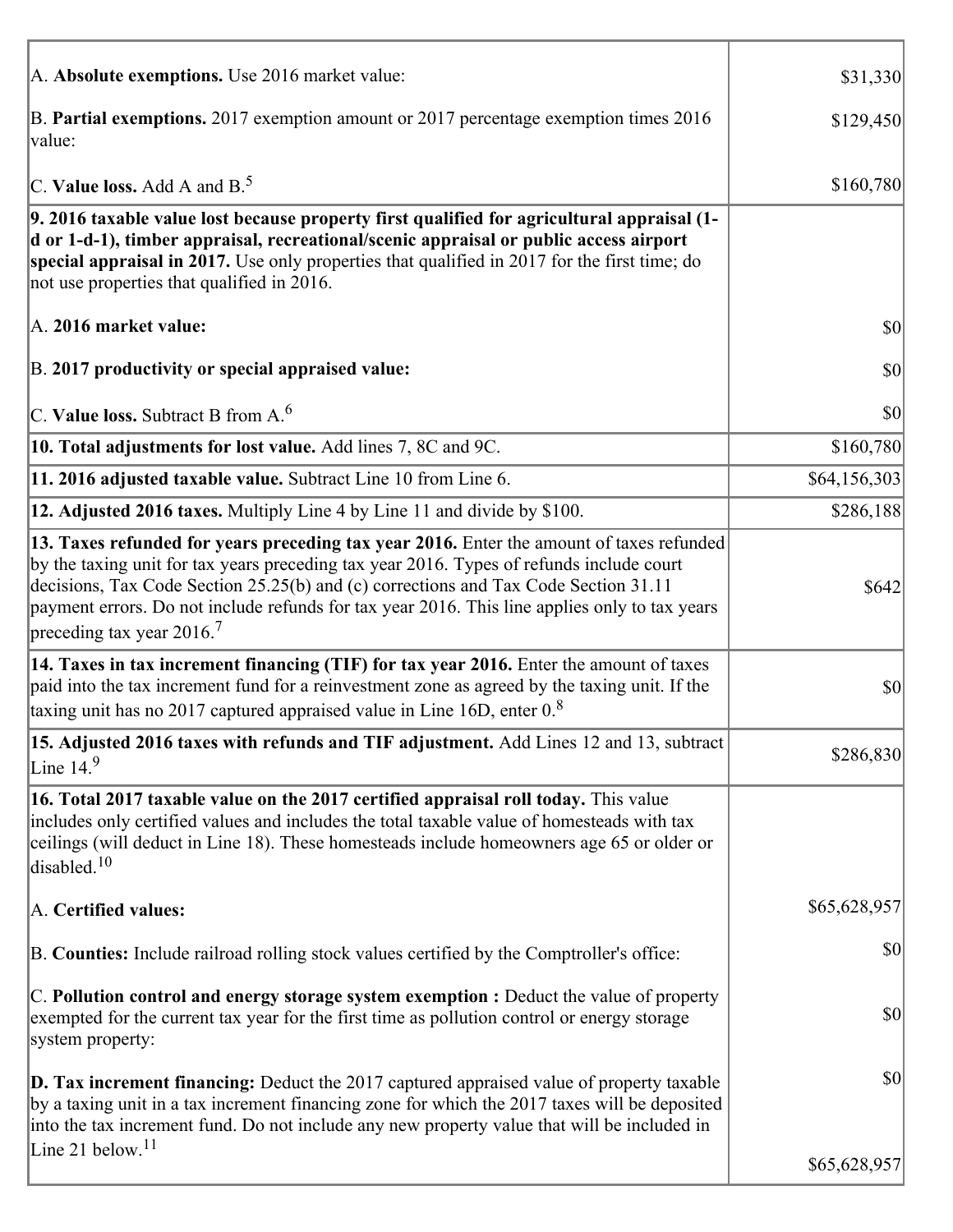| E. Total 2017 value. Add A and B, then subtract C and D.                                                                                                                                                                                                                                                                                                                                                                                                                                                                                                                                                                                                                                                                 |                  |
|--------------------------------------------------------------------------------------------------------------------------------------------------------------------------------------------------------------------------------------------------------------------------------------------------------------------------------------------------------------------------------------------------------------------------------------------------------------------------------------------------------------------------------------------------------------------------------------------------------------------------------------------------------------------------------------------------------------------------|------------------|
| $ 17$ . Total value of properties under protest or not included on certified appraisal roll. <sup>12</sup>                                                                                                                                                                                                                                                                                                                                                                                                                                                                                                                                                                                                               |                  |
| A. 2017 taxable value of properties under protest. The chief appraiser certifies a list of<br>properties still under ARB protest. The list shows the appraisal district's value and the<br>taxpayer's claimed value, if any, or an estimate of the value if the taxpayer wins. For each of<br>the properties under protest, use the lowest of these values. Enter the total value. <sup>13</sup>                                                                                                                                                                                                                                                                                                                         | \$0              |
| B. 2017 value of properties not under protest or included on certified appraisal roll.<br>The chief appraiser gives taxing units a list of those taxable properties that the chief<br>appraiser knows about, but are not included in the appraisal roll certification. These<br>properties also are not on the list of properties that are still under protest. On this list of<br>properties, the chief appraiser includes the market value, appraised value and exemptions for<br>the preceding year and a reasonable estimate of the market value, appraised value and<br>exemptions for the current year. Use the lower market, appraised or taxable value (as<br>appropriate). Enter the total value. <sup>14</sup> | <b>\$0</b>       |
| C. Total value under protest or not certified: Add A and B.                                                                                                                                                                                                                                                                                                                                                                                                                                                                                                                                                                                                                                                              | $ 10\rangle$     |
| 18. 2017 tax ceilings. Counties, cities and junior colleges enter 2017 total taxable value of<br>homesteads with tax ceilings. These include the homesteads of homeowners age 65 or older<br>or disabled. Other taxing units enter 0. If your taxing units adopted the tax ceiling provision<br>$\vert$ in 2016 or a prior year for homeowners age 65 or older or disabled, use this step. <sup>15</sup>                                                                                                                                                                                                                                                                                                                 | \$0              |
| 19. 2017 total taxable value. Add Lines 16E and 17C. Subtract Line 18.                                                                                                                                                                                                                                                                                                                                                                                                                                                                                                                                                                                                                                                   | \$65,628,957     |
| 20. Total 2017 taxable value of properties in territory annexed after Jan. 1, 2016.<br>Include both real and personal property. Enter the 2017 value of property in territory<br>$\vert$ annexed. <sup>16</sup>                                                                                                                                                                                                                                                                                                                                                                                                                                                                                                          | $ 10\rangle$     |
| 21. Total 2017 taxable value of new improvements and new personal property located<br>in new improvements. New means the item was not on the appraisal roll in 2016. An<br>improvement is a building, structure, fixture or fence erected on or affixed to land. New<br>additions to existing improvements may be included if the appraised value can be<br>determined. New personal property in a new improvement must have been brought into the<br>taxing unit after Jan. 1, 2016, and be located in a new improvement. New improvements <b>do</b><br>include property on which a tax abatement agreement has expired for $2017$ . <sup>17</sup>                                                                      | \$1,273,260      |
| 22. Total adjustments to the 2017 taxable value. Add Lines 20 and 21.                                                                                                                                                                                                                                                                                                                                                                                                                                                                                                                                                                                                                                                    | \$1,273,260      |
| 23. 2017 adjusted taxable value. Subtract Line 22 from Line 19.                                                                                                                                                                                                                                                                                                                                                                                                                                                                                                                                                                                                                                                          | \$64,355,697     |
| 24. 2017 effective tax rate. Divide Line 15 by Line 23 and multiply by $$100$ . <sup>18</sup>                                                                                                                                                                                                                                                                                                                                                                                                                                                                                                                                                                                                                            | \$0.445694/\$100 |
| <b>25. COUNTIES ONLY.</b> Add together the effective tax rates for each type of tax the county<br>levies. The total is the 2017 county effective tax rate. <sup>19</sup>                                                                                                                                                                                                                                                                                                                                                                                                                                                                                                                                                 |                  |

- <sup>2</sup>Tex. Tax Code Section 26.012(14)
- <sup>1</sup>Tex. Tax Code Section 26.012(14) <sup>9</sup>Tex. Tax Code Section 26.012(13) <sup>9</sup>Tex. Tax Code Section 26.012
	-
- <sup>3</sup>Tex. Tax Code Section 26.012(13) <sup>11</sup>Tex. Tax Code Section 26.03(c) <sup>4</sup>Tex. Tax Code Section 26.01(c) and <sup>12</sup>Tex. Tax Code Section 26.01(c) and <sup>12</sup>Tex. Tax Code Section 26.01(c) and <sup>12</sup>Tex. Tax Code Section 26.01(c)
	- <sup>12</sup>Tex. Tax Code Section 26.01(c) and (d)
- 
- <sup>5</sup>Tex. Tax Code Section 26.012(15) <sup>13</sup>Tex. Tax Code Section 26.01(c) <sup>6</sup>Tex. Tax Code Section 26.01(d)
- <sup>6</sup>Tex. Tax Code Section 26.012(15) <sup>14</sup>Tex. Tax Code Section 26.01(d)<sup>7</sup>Tex. Tax Code Section 26.012(6)  $7$ Tex. Tax Code Section 26.012(13)
- 
- 
- ${}^{8}$ Tex. Tax Code Section 26.03(c)  ${}^{16}$ Tex. Tax Code Section 26.012(17)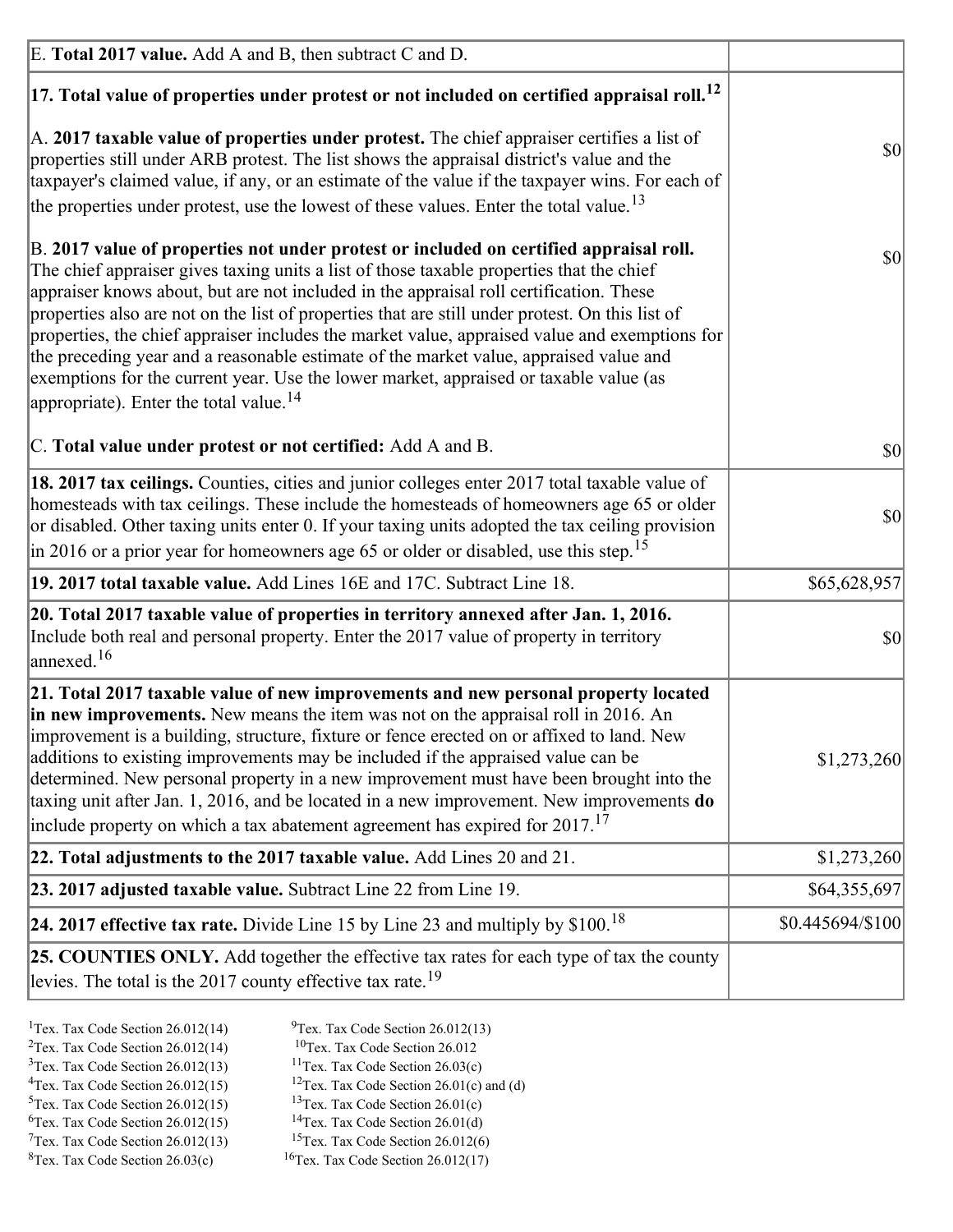## **SECTION 2: Rollback Tax Rate**

The rollback tax rate is split into two separate rates:

- 1. **Maintenance and Operations (M&O):** The M&O portion is the tax rate that is needed to raise the same amount of taxes that the taxing unit levied in the prior year plus eight percent. This rate accounts for such things as salaries, utilities and day-to-day operations.
- 2. **Debt:** The debt tax rate includes the debt service necessary to pay the taxing unit's debt payments in the coming year. This rate accounts for principal and interest on bonds and other debt secured by property tax revenue.

The rollback tax rate for a county is the sum of the rollback tax rates calculated for each type of tax the county levies. In most cases the rollback tax rate exceeds the effective tax rate, but occasionally decreases in a taxing unit's debt service will cause the effective tax rate to be higher than the rollback tax rate.

| <b>Rollback Tax Rate Activity</b>                                                                                                                                                                                                                                                                                                                                                                                                                                                                                                                                                                                                                                       | <b>Amount/Rate</b> |
|-------------------------------------------------------------------------------------------------------------------------------------------------------------------------------------------------------------------------------------------------------------------------------------------------------------------------------------------------------------------------------------------------------------------------------------------------------------------------------------------------------------------------------------------------------------------------------------------------------------------------------------------------------------------------|--------------------|
| 26. 2016 maintenance and operations (M&O) tax rate.                                                                                                                                                                                                                                                                                                                                                                                                                                                                                                                                                                                                                     | \$0.114710/\$100   |
| $ 27.2016$ adjusted taxable value. Enter the amount from Line 11.                                                                                                                                                                                                                                                                                                                                                                                                                                                                                                                                                                                                       | \$64,156,303       |
| 28. 2016 M&O taxes.                                                                                                                                                                                                                                                                                                                                                                                                                                                                                                                                                                                                                                                     |                    |
|                                                                                                                                                                                                                                                                                                                                                                                                                                                                                                                                                                                                                                                                         |                    |
| A. Multiply Line 26 by Line 27 and divide by \$100.                                                                                                                                                                                                                                                                                                                                                                                                                                                                                                                                                                                                                     | \$73,593           |
| B. Cities, counties and hospital districts with additional sales tax: Amount of additional<br>sales tax collected and spent on M&O expenses in 2016. Enter amount from full year's sales<br>tax revenue spent for M&O in 2016 fiscal year, if any. Other taxing units enter 0. Counties<br>exclude any amount that was spent for economic development grants from the amount of<br>sales tax spent.                                                                                                                                                                                                                                                                     | \$144,122          |
| C. Counties: Enter the amount for the state criminal justice mandate. If second or later year,<br>the amount is for increased cost above last year's amount. Other taxing units enter 0.                                                                                                                                                                                                                                                                                                                                                                                                                                                                                | $ 10\rangle$       |
| D. Transferring function: If discontinuing all of a department, function or activity and<br>transferring it to another taxing unit by written contract, enter the amount spent by the taxing<br>unit discontinuing the function in the 12 months preceding the month of this calculation. If<br>the taxing unit did not operate this function for this 12-month period, use the amount spent<br>in the last full fiscal year in which the taxing unit operated the function. The taxing unit<br>discontinuing the function will subtract this amount in H below. The taxing unit receiving<br>the function will add this amount in H below. Other taxing units enter 0. | $ 10\rangle$       |
| E. Taxes refunded for years preceding tax year 2016: Enter the amount of M&O taxes<br>refunded in the preceding year for taxes before that year. Types of refunds include court<br>decisions, Tax Code Section 25.25(b) and (c) corrections and Tax Code Section 31.11<br>payment errors. Do not include refunds for tax year 2016. This line applies only to tax years<br>preceding tax year 2016.                                                                                                                                                                                                                                                                     | \$642              |
| F. Enhanced indigent health care expenditures: Enter the increased amount for the<br>current year's enhanced indigent health care expenditures above the preceding tax year's<br>enhanced indigent health care expenditures, less any state assistance.                                                                                                                                                                                                                                                                                                                                                                                                                 | <b>\$0</b>         |
| G. Taxes in TIF: Enter the amount of taxes paid into the tax increment fund for a<br>reinvestment zone as agreed by the taxing unit. If the taxing unit has no 2017 captured<br>appraised value in Line 16D, enter 0.                                                                                                                                                                                                                                                                                                                                                                                                                                                   | $ 10\rangle$       |
| <b>H. Adjusted M&amp;O Taxes.</b> Add A, B, C, E and F. For taxing unit with D, subtract if<br>discontinuing function and add if receiving function. Subtract G.                                                                                                                                                                                                                                                                                                                                                                                                                                                                                                        | \$218,357          |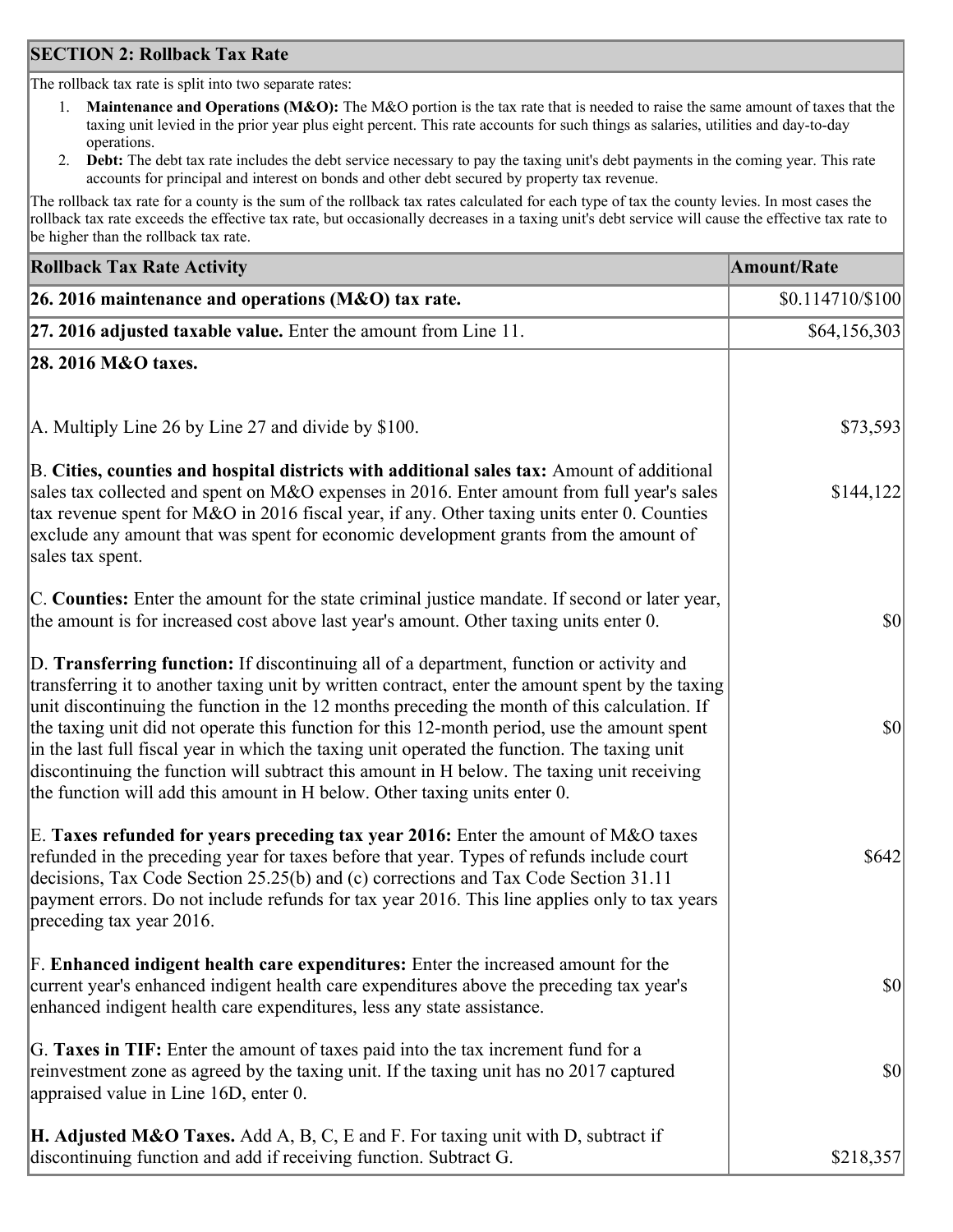| 29. 2017 adjusted taxable value. Enter Line 23 from the Effective Tax Rate Worksheet.                                                                                                                                                                                                                                                                                                          | \$64,355,697      |
|------------------------------------------------------------------------------------------------------------------------------------------------------------------------------------------------------------------------------------------------------------------------------------------------------------------------------------------------------------------------------------------------|-------------------|
| 30. 2017 effective maintenance and operations rate. Divide Line 28H by Line 29 and<br>multiply by \$100.                                                                                                                                                                                                                                                                                       | \$0.339297/\$100  |
| $31.2017$ rollback maintenance and operation rate. Multiply Line 30 by 1.08.                                                                                                                                                                                                                                                                                                                   | $$0.366440/\$100$ |
| 32. Total 2017 debt to be paid with property taxes and additional sales tax revenue.<br>Debt means the interest and principal that will be paid on debts that:<br>$(1)$ are paid by property taxes,<br>$(2)$ are secured by property taxes,<br>$(3)$ are scheduled for payment over a period longer than one year and<br>$(4)$ are not classified in the taxing unit's budget as M&O expenses. |                   |
| A. Debt also includes contractual payments to other taxing units that have incurred debts on<br>behalf of this taxing unit, if those debts meet the four conditions above. Include only<br>amounts that will be paid from property tax revenue. Do not include appraisal district budget<br>payments. Enter debt amount.                                                                       | \$216,976         |
| B. Subtract unencumbered fund amount used to reduce total debt.                                                                                                                                                                                                                                                                                                                                | \$0               |
| C. Subtract amount paid from other resources.                                                                                                                                                                                                                                                                                                                                                  |                   |
| D. Adjusted debt. Subtract B and C from A.                                                                                                                                                                                                                                                                                                                                                     | 30 <br>\$216,976  |
| 33. Certified 2016 excess debt collections. Enter the amount certified by the collector.                                                                                                                                                                                                                                                                                                       | $ 10\rangle$      |
| 34. Adjusted 2017 debt. Subtract Line 33 from Line 32D.                                                                                                                                                                                                                                                                                                                                        | \$216,976         |
| 35. Certified 2017 anticipated collection rate. Enter the rate certified by the collector. If<br>the rate is 100 percent or greater, enter 100 percent.                                                                                                                                                                                                                                        | 100.00%           |
| 36. 2017 debt adjusted for collections. Divide Line 34 by Line 35                                                                                                                                                                                                                                                                                                                              | \$216,976         |
| $37.2017$ total taxable value. Enter the amount on Line 19.                                                                                                                                                                                                                                                                                                                                    | \$65,628,957      |
| <b>38. 2017 debt tax rate.</b> Divide Line 36 by Line 37 and multiply by \$100.                                                                                                                                                                                                                                                                                                                | \$0.330610/\$100  |
| <b>39. 2017 rollback tax rate.</b> Add Lines 31 and 38.                                                                                                                                                                                                                                                                                                                                        | \$0.697050/\$100  |
| 40. COUNTIES ONLY. Add together the rollback tax rates for each type of tax the county<br>levies. The total is the 2017 county rollback tax rate.                                                                                                                                                                                                                                              |                   |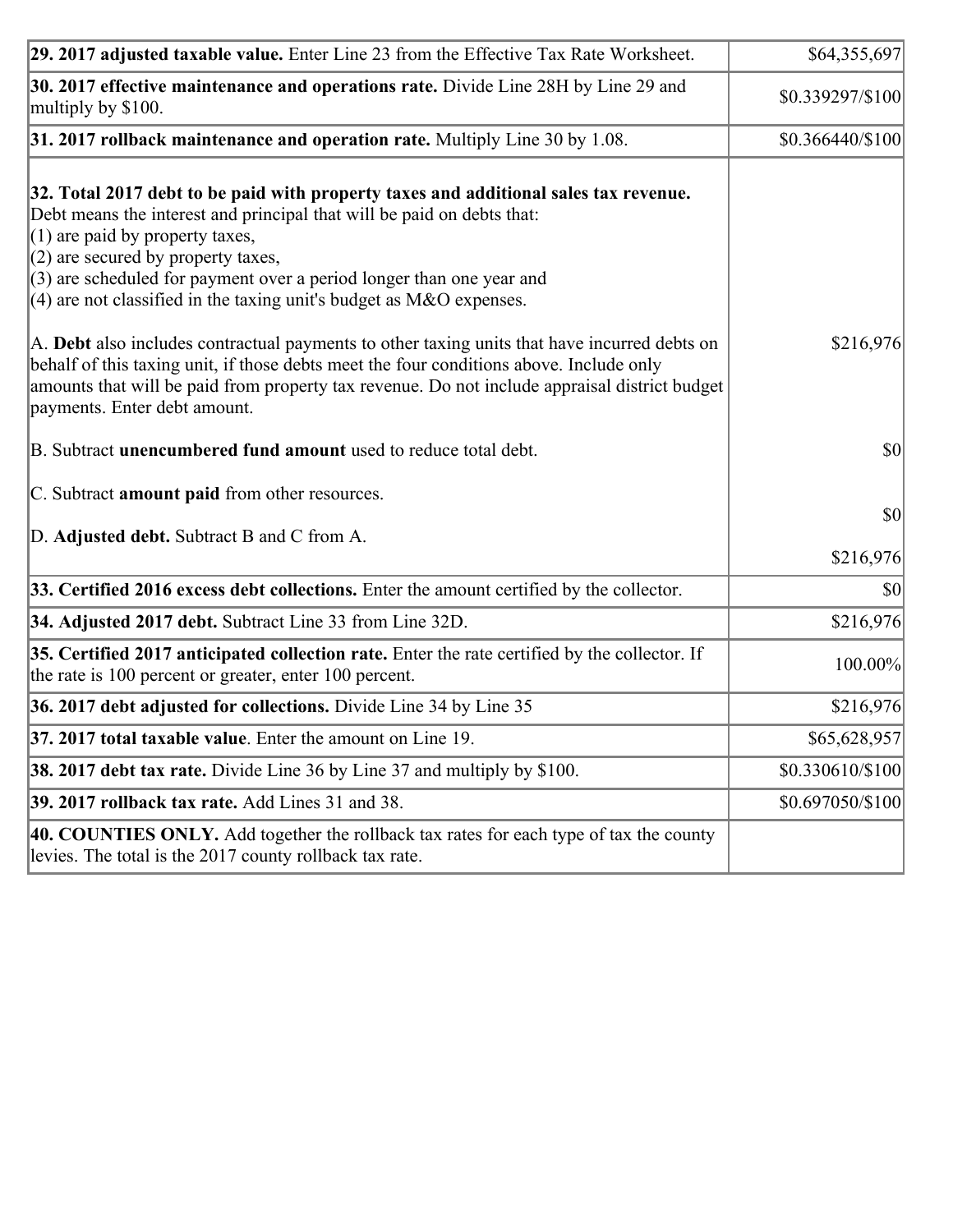## **SECTION 3: Additional Sales Tax to Reduce Property Taxes**

Cities, counties and hospital districts may levy a sales tax specifically to reduce property taxes. Local voters by election must approve imposing or abolishing the additional sales tax. If approved, the taxing unit must reduce its effective and rollback tax rates to offset the expected sales tax revenue.

This section should only be completed by a county, city or hospital district that is required to adjust its effective tax rate and/or rollback tax rate because it adopted the additional sales tax.

| <b>Activity</b>                                                                                                                                                                                                                                                                                                                                                                                                 | <b>Amount/Rate</b> |
|-----------------------------------------------------------------------------------------------------------------------------------------------------------------------------------------------------------------------------------------------------------------------------------------------------------------------------------------------------------------------------------------------------------------|--------------------|
| 41. Taxable Sales. For taxing units that adopted the sales tax in November 2016 or May<br>[2017, enter the Comptroller's estimate of taxable sales for the previous four quarters. <sup>20</sup><br>Taxing units that adopted the sales tax before November 2016, skip this line.                                                                                                                               | $\vert$ so $\vert$ |
| 42. Estimated sales tax revenue. Counties exclude any amount that is or will be spent for<br>economic development grants from the amount of estimated sales tax revenue. <sup>21</sup><br>Taxing units that adopted the sales tax in November 2016 or in May 2017.<br>Multiply the amount on Line 41 by the sales tax rate (.01, .005 or .0025, as applicable) and<br>multiply the result by .95. <sup>22</sup> | \$144,122          |
| $ -$ or $-$                                                                                                                                                                                                                                                                                                                                                                                                     |                    |
| Taxing units that adopted the sales tax before November 2016.<br>Enter the sales tax revenue for the previous four quarters. Do not multiply by .95.                                                                                                                                                                                                                                                            |                    |
| 43. 2017 total taxable value. Enter the amount from Line 37 of the Rollback Tax Rate<br>Worksheet.                                                                                                                                                                                                                                                                                                              | \$65,628,957       |
| 44. Sales tax adjustment rate. Divide Line 42 by Line 43 and multiply by $$100$ .                                                                                                                                                                                                                                                                                                                               | \$0.219602/\$100   |
| 45. 2017 effective tax rate, unadjusted for sales tax. <sup>23</sup> Enter the rate from Line 24 or 25,<br>as applicable, on the Effective Tax Rate Worksheet.                                                                                                                                                                                                                                                  | \$0.445694/\$100   |
| 46. 2017 effective tax rate, adjusted for sales tax.<br>Taxing units that adopted the sales tax in November 2016 or in May 2017.<br>Subtract Line 44 from Line 45. Skip to Line 47 if you adopted the additional sales tax before<br>November 2016.                                                                                                                                                             | \$0.445694/\$100   |
| 47. 2017 rollback tax rate, unadjusted for sales tax. <sup>24</sup> Enter the rate from Line 39 or 40,<br>as applicable, of the Rollback Tax Rate Worksheet.                                                                                                                                                                                                                                                    | \$0.697050/\$100   |
| $ 48.2017$ rollback tax rate, adjusted for sales tax. Subtract Line 44 from Line 47.                                                                                                                                                                                                                                                                                                                            | \$0.477448/\$100   |

<sup>17</sup>Tex. Tax Code Section 26.012(17)

<sup>18</sup>Tex. Tax Code Section 26.04(c)

<sup>19</sup>Tex. Tax Code Section 26.04(d)

<sup>20</sup>Tex. Tax Code Section 26.041(d)

- $21$ Tex. Tax Code Section 26.041(i)
- <sup>22</sup>Tex. Tax Code Section 26.041(d)
- <sup>23</sup>Tex. Tax Code Section  $26.04(c)$

<sup>24</sup>Tex. Tax Code Section  $26.04(c)$